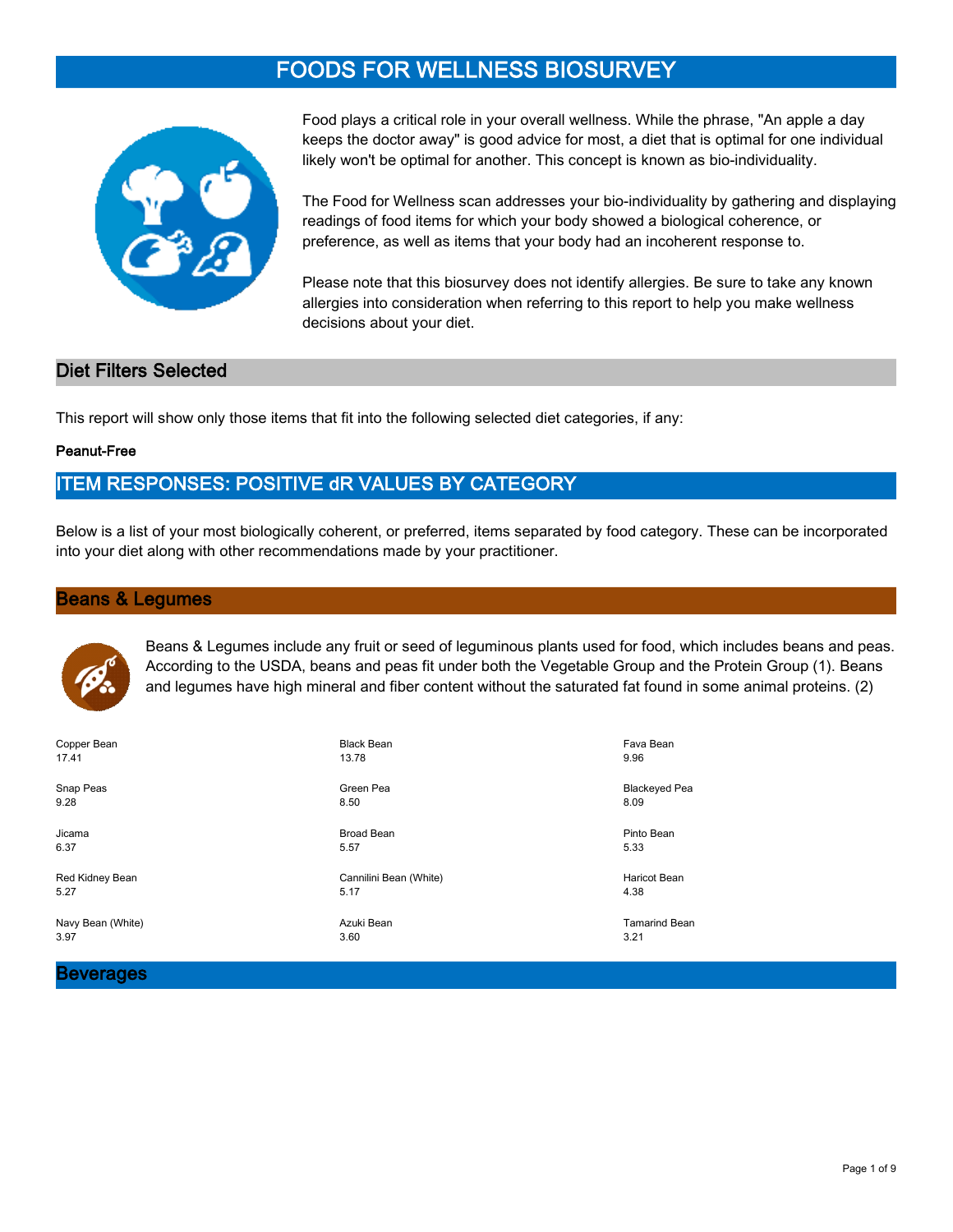

Beverages that are considered healthy include water, tea, juice, and wine. Water is especially critical for hydration and helps the body eliminate toxic substances (3). Tea originated in China and has been used for medicinal purposes for thousands of years. Drinking wine in moderation has been linked to a healthier heart, stronger bones, and a sharper mind. (4)

| Dandelion Tea      | Milk Thistle Tea        | Chamomile Tea      |
|--------------------|-------------------------|--------------------|
| 21.20              | 17.83                   | 15.63              |
| Licorice Tea       | Ginger Tea              | Green Tea          |
| 13.39              | 12.49                   | 11.37              |
| <b>Burdock Tea</b> | Licorice Root Tea       | Ginseng Tea        |
| 10.53              | 10.20                   | 9.63               |
| Pomegranate Juice  | Coffee                  | Peppermint Tea     |
| 9.09               | 8.91                    | 8.90               |
| Water              | Fenugreek Tea           | Raspberry Leaf Tea |
| 8.40               | 7.41                    | 5.93               |
| Slippery Elm Tea   | Hawthorn Tea            | Oolong Tea         |
| 5.79               | 5.50                    | 5.10               |
| Thyme Tea          | <b>Black Tea</b>        | Valerian Tea       |
| 4.40               | 4.33                    | 4.28               |
| Red Wine<br>4.06   | Cranberry Juice<br>3.45 |                    |

# **Dairy & Eggs**



Dairy includes milk, cheese, butter, and yogurt. It is a good source of calcium, vitamin D, and potassium. Consuming too much dairy, however, has been linked to certain health issues. Eggs consist of a yolk and egg white. As a whole, they are high in protein but not high in fat or calories. (5)

Goat Cheese 17.40

Kefir 5.57

Cottage Cheese 4.61

Butter 3.60

# **Fats & Oils**



Fats & Oils that are considered healthy include certain nut and seed oils, butter, avocado oil, and cod liver oil. The body needs essential fats such as these for energy, cell growth support, hormone production, and nutrient absorption. (6)

Olive Oil 9.41

Walnut Oil 8.46

Goat Milk 11.56

Raw Milk 5.37

Ricotta Cheese 4.38

> Flax Seed Oil 5.82

Cow Milk, Whole

Egg, Whole 5.00

Cow Whey 3.65

8.44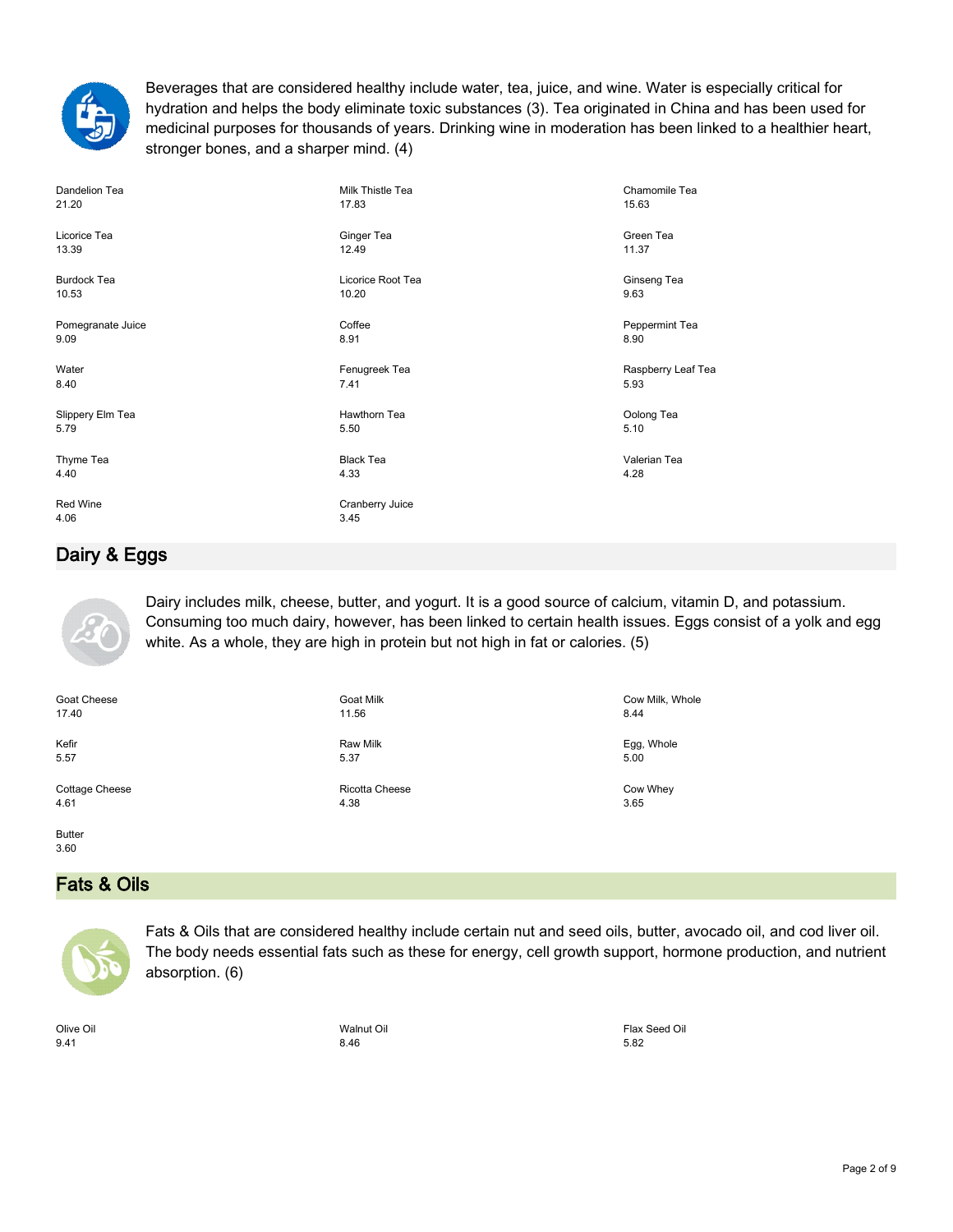Butter 3.60

## **Fish & Seafood**



Fish & Seafood is rich in vitamins, minerals, and protein. It is high in omega-3 fatty acids, which have a number of health benefits. Foods rich in omega-3s such as fish & seafood promote heart, joint, eye, brain, and immune health. (7)

| Pacific Cod         | Tilapia                 | Haddock               |
|---------------------|-------------------------|-----------------------|
| 21.25               | 20.30                   | 18.13                 |
| Perch               | Scallop                 | <b>Yellow Snapper</b> |
| 16.96               | 16.91                   | 15.32                 |
| Crayfish (Crawfish) | Black Cod (Sablefish)   | <b>Red Snapper</b>    |
| 13.19               | 12.91                   | 12.76                 |
| Barramundi          | Sardine                 | <b>Mussels</b>        |
| 10.57               | 8.73                    | 5.82                  |
| Clam                | <b>Atlantic Pollock</b> |                       |
| 3.88                | 3.62                    |                       |

**Fruits**



Fruits are a good source of vitamins and simple sugars, which are essential for optimal health. Their high fiber content helps with bowel movements and wards off cholesterol. Fruits also contain antioxidants, which can protect the body from stress and disease. Due to their many beneficial properties, fruits can prevent and delay the effects of aging. (8)

| Raspberry    | Peach            | Boysenberry |
|--------------|------------------|-------------|
| 16.19        | 16.06            | 14.29       |
| Pineapple    | Plantain         | Papaya      |
| 12.15        | 12.07            | 10.97       |
| Apple        | Loganberry       | Mango       |
| 9.65         | 8.84             | 8.47        |
| Lime         | Cantaloupe       | Prune       |
| 7.83         | 6.97             | 6.86        |
| Date         | Persimmon        | Fig         |
| 5.95         | 5.58             | 5.32        |
| Prickly Pear | Starfruit        | Watermelon  |
| 5.07         | 5.02             | 4.92        |
| Lemon        | Mandarine Orange | Kiwi        |
| 4.89         | 3.69             | 3.59        |
| Coconut      | Passion Fruit    | Raisin      |
| 3.57         | 3.08             | 1.81        |

**Grains**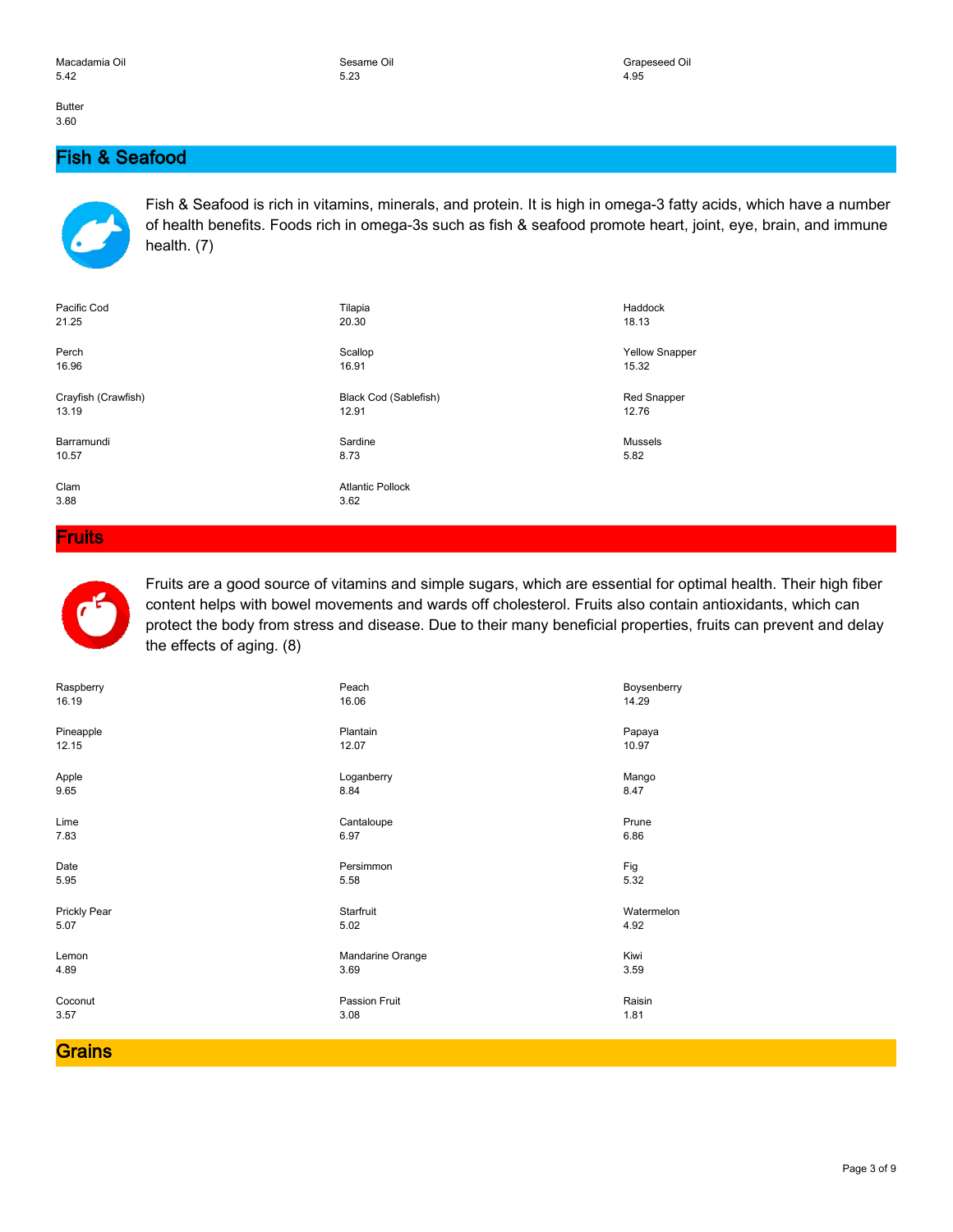

Grains include wheat, rice, and corn. They provide an abundance of nutrients including fiber, antioxidants, protein, B vitamins, and trace minerals. Consumption of grains can reduce the risk of heart disease, obesity, and diabetes. Grains can also reduce inflammation. However, grains might not be appropriate for certain people such as those with celiac disease or gluten sensitivity. (9)

| Jasmine Rice     | Corn                 | Freekeh          |
|------------------|----------------------|------------------|
| 33.43            | 24.31                | 17.85            |
| Quinoa           | <b>Wild Rice</b>     | Rice, White      |
| 14.39            | 12.26                | 11.87            |
| Barley           | Oat                  | Indian Ricegrass |
| 11.79            | 10.70                | 10.01            |
| Spelt            | <b>Wheat Berries</b> | <b>Buckwheat</b> |
| 7.64             | 5.44                 | 4.30             |
| Amaranth<br>2.96 | Sorghum<br>2.88      |                  |

#### **Meats & Poultry**



Meats & Poultry contain a large amount of protein, an essential building block of body tissue and source of fuel for the body. Many meats are also rich in iron, zinc, and selenium as well as vitamin A, B, and D (10). On the downside, eating certain meats can potentially harden blood vessels and negatively impact the colon and brain. (11)

| Partridge                  | Beef              | Moose          |
|----------------------------|-------------------|----------------|
| 23.90                      | 21.12             | 9.73           |
| Goat                       | Cow Liver         | <b>Buffalo</b> |
| 8.56                       | 7.97              | 5.92           |
| Emu                        | Goose             | Cornish Hen    |
| 5.62                       | 5.56              | 5.18           |
| Elk<br>5.06                | Pork<br>3.38      |                |
| <b>Miscellaneous Foods</b> |                   |                |
| <b>Balsamic Vinegar</b>    | Kimichi           | Ginger         |
| 16.31                      | 13.39             | 13.06          |
| Mustard (food)             | Rice Vinegar      | Kelp           |
| 9.24                       | 7.77              | 7.48           |
| Dulse                      | Red Vinegar       | Sauerkraut     |
| 7.48                       | 5.90              | 4.54           |
| <b>Barley Malt</b><br>4.25 | Arrowroot<br>3.36 |                |

#### **Nuts & Seeds**



Nuts & Seeds contain heart-healthy fats, fiber, protein, and minerals. They can reduce inflammation, slow digestion to help you feel full for longer, and reduce heart and cancer risk. Different nuts contain differing ratios of healthy fats, so consuming a variety in moderation is recommended. (12)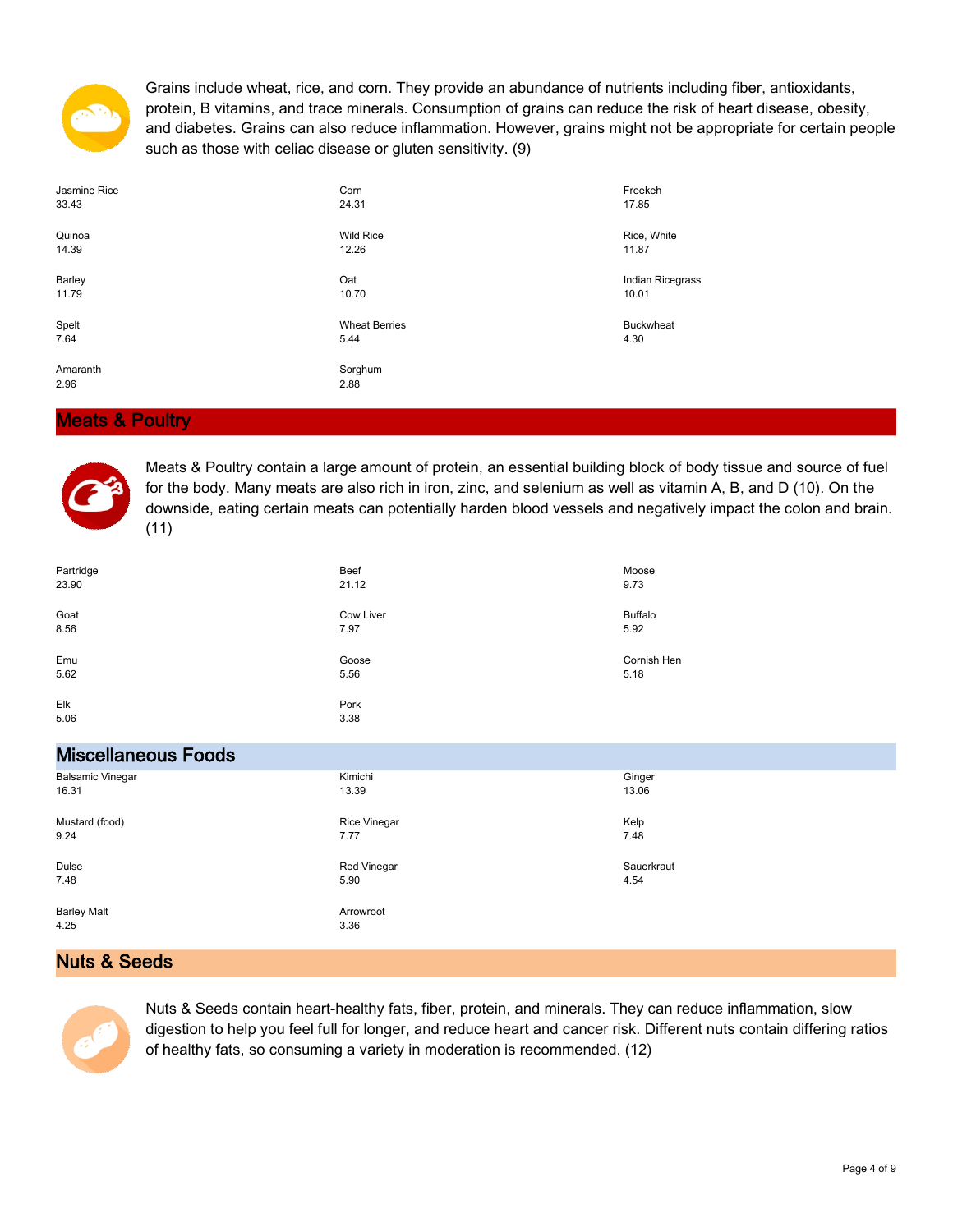| Pecans              | Hazelnut (Filbert) | Macadamia |
|---------------------|--------------------|-----------|
| 17.17               | 15.18              | 14.98     |
| <b>Black Walnut</b> | English Walnut     | Hemp Seed |
| 14.96               | 11.04              | 6.17      |
| Poppyseed           | Chia Seed          | Lychee    |
| 5.24                | 5.15               | 4.91      |
| Cashew Nut          | <b>Brazil Nut</b>  | Almond    |
| 4.86                | 4.76               | 4.49      |
| Grape Seeds         | Anise Seed         | Coconut   |
| 4.19                | 3.78               | 3.57      |
| Pomegranate Seeds   | Sunflower Seed     | Pine Nut  |
| 3.44                | 3.29               | 2.96      |
| Chestnut<br>1.87    | Pistachio<br>1.18  |           |

# **Spices & Seasonings**



Spices & Seasonings may help protect against certain chronic conditions such as heart disease, cancer, and diabetes, according to WebMD. Certain spices and herbs contain antioxidants, which can curb inflammation in the body. Studies also show that they help with weight control. (13)

| Chili Pepper             | Nutmeg               | Galangal                 |
|--------------------------|----------------------|--------------------------|
| 28.10                    | 25.96                | 24.24                    |
| Nigella                  | <b>Bouquet Garni</b> | Marjoram                 |
| 21.72                    | 21.42                | 20.61                    |
| Rosemary                 | Savory               | Lovage                   |
| 18.67                    | 18.43                | 17.48                    |
| <b>Fines Herbs</b>       | Quatre Epice         | Paprika                  |
| 17.28                    | 14.84                | 14.59                    |
| Cinnamon                 | Epazote              | Wasabi                   |
| 14.24                    | 13.85                | 13.80                    |
| Bay Leaf                 | Kokum                | Chives                   |
| 13.36                    | 13.24                | 12.76                    |
| Lemon Myrtle             | <b>Chicory Spice</b> | Fenugreek                |
| 12.15                    | 11.90                | 11.51                    |
| Green Masala             | Tamarind             | Bush Tomato / Akudjura   |
| 10.35                    | 10.22                | 10.16                    |
| Pandan Leaf              | Caraway Seed         | Dill                     |
| 9.68                     | 9.41                 | 8.82                     |
| Clove                    | Amchur (Mango)       | Annatto                  |
| 8.74                     | 8.62                 | 8.35                     |
| Jamaican Sorrel          | Aleppo Pepper        | Ginger                   |
| 8.29                     | 8.23                 | 8.06                     |
| White Turmeric / Zedoary | Chervil              | Za'atar                  |
| 7.58                     | 7.50                 | 7.35                     |
| Lemon Verbena            | Borage               | Elderberry / Elderflower |
| 7.23                     | 7.13                 | 6.57                     |
|                          |                      |                          |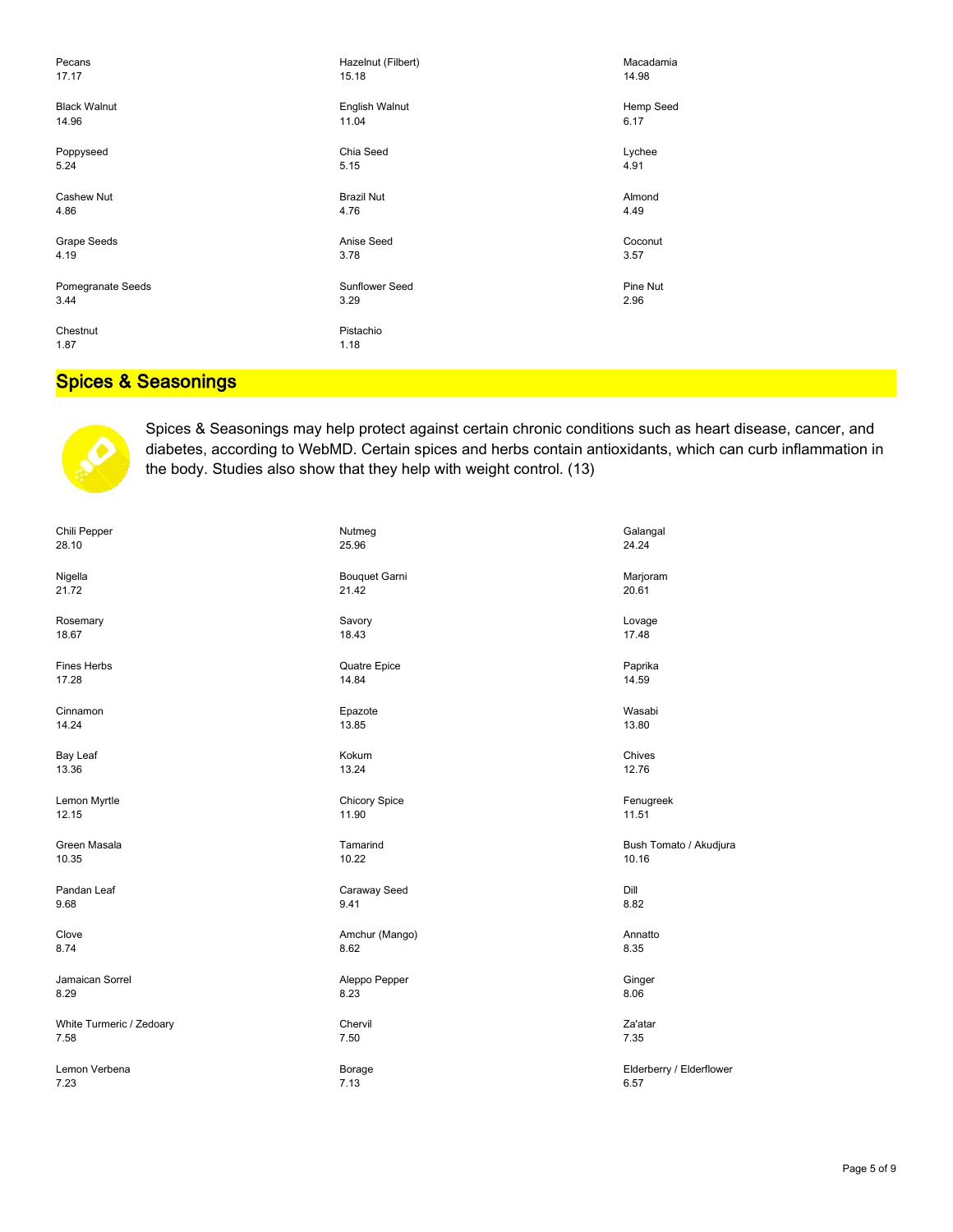| Vanilla       | Monarda            | Cassia                    |
|---------------|--------------------|---------------------------|
| 6.56          | 6.15               | 6.07                      |
| Sage          | Sambar Spice Blend | Coriander                 |
| 5.91          | 5.76               | 5.73                      |
| Soapwort      | Candlenut          | Szechuan Pepper           |
| 5.73          | 5.58               | 5.56                      |
| Garam Masala  | Harissa            | Lemon Balm                |
| 5.49          | 5.24               | 5.14                      |
| Dukkah        | Wattleseed         | Pepper                    |
| 4.97          | 4.78               | 4.74                      |
| Mastic        | Poppy Seed         | Cubeb                     |
| 4.63          | 4.31               | 4.15                      |
| Kaffir Lime   | Mandrasi Masala    | Black Lime / Loomi        |
| 4.00          | 3.94               | 3.86                      |
| Anise Seed    | Thyme              | Cilantro                  |
| 3.78          | 3.70               | 3.52                      |
| Cardamom      | Chermoula          | Shichimi-Togarashi Recipe |
| 3.36          | 2.91               | 2.91                      |
| Sumac<br>2.85 | Saffron<br>1.47    |                           |

# **Sugars & Sweeteners**



Sugars & Sweeteners that are considered healthy include honey, maca, stevia, and agave. These and other good sweeteners provide many benefits such as lowering blood pressure, improving bone density, and feeding good bacteria in the gut. (14)

| Molasses    | Honey                   | Maple Sugar |
|-------------|-------------------------|-------------|
| 27.65       | 20.82                   | 14.00       |
| Maple Syrup | Coconut Sugar           | Stevia      |
| 11.22       | 6.75                    | 5.91        |
| Xylitol     | <b>Brown Rice Syrup</b> | Maca        |
| 4.81        | 3.59                    | 2.56        |

#### **Vegetables**



Vegetables are an important source of nutrients including fiber, folic acid, vitamin A, vitamin C, and potassium. They can help maintain blood sugar, lower the risk of heart disease, reduce constipation, boost the immune system, and keep the teeth and gums, skin, and eyes healthy. (15)

| Shiitake Mushroom | Red Cabbage     | Sweet Potato |
|-------------------|-----------------|--------------|
| 26.15             | 26.14           | 24.75        |
| Corn              | Iceberg Luttuce | Kale         |
| 24.31             | 19.89           | 19.56        |
| Tempeh            | Okra            | Jalapenos    |
| 19.14             | 18.16           | 17.85        |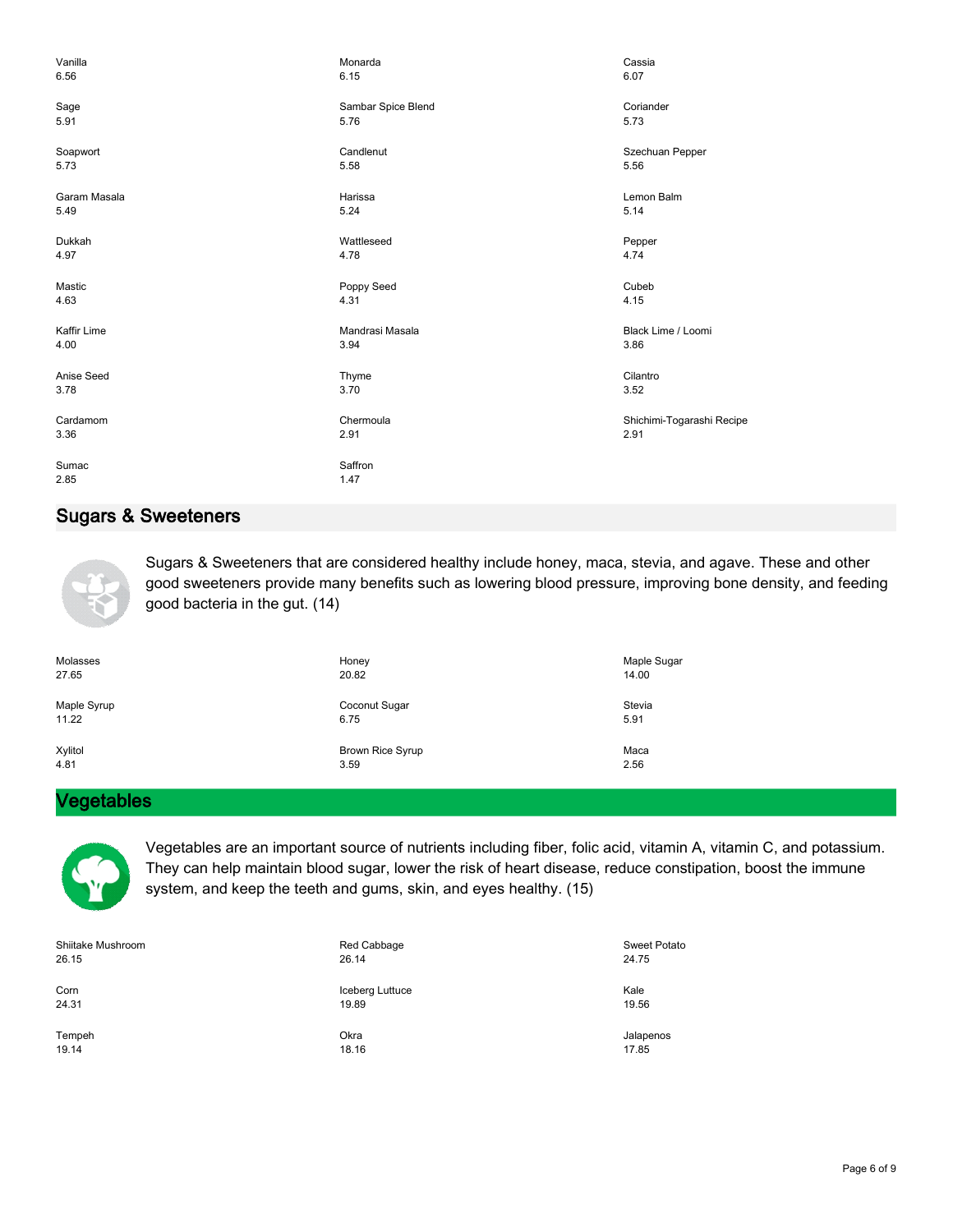| Carrot                       | <b>Water Chestnut</b> | Tomato                |
|------------------------------|-----------------------|-----------------------|
| 16.76                        | 15.90                 | 15.56                 |
| Potato Starch                | Asparagus             | <b>Mustard Greens</b> |
| 13.66                        | 13.63                 | 13.34                 |
| Chives                       | Pepper, Green & Red   | Spinach               |
| 12.76                        | 11.91                 | 11.10                 |
| Romaine Lettuce              | Green Pea             | Onion                 |
| 8.65                         | 8.50                  | 8.13                  |
| Celeriac (Celery Root)       | <b>Red Potato</b>     | Mixed Lettuce         |
| 8.01                         | 7.59                  | 7.53                  |
| Kohlrabi                     | <b>Beet Root</b>      | <b>Bell Pepper</b>    |
| 6.93                         | 5.93                  | 5.82                  |
| <b>Brussel Sprouts</b>       | <b>Beet Greens</b>    | Chinese Cabbage       |
| 5.68                         | 5.58                  | 5.46                  |
| Radicchio                    | Winter Squash         | Cauliflower           |
| 5.38                         | 5.31                  | 5.23                  |
| Escarole                     | Fennel                | Palm Hearts           |
| 5.05                         | 4.95                  | 4.94                  |
| Lettuce Leaf                 | <b>Collard Greens</b> | Eggplant              |
| 4.83                         | 4.80                  | 4.45                  |
| Arugula                      | Caraway               | Broccoli              |
| 4.40                         | 4.25                  | 4.18                  |
| <b>Bok Choy</b>              | Cilantro              | Rutabaga              |
| 3.67                         | 3.52                  | 3.03                  |
| <b>Bamboo Shoots</b><br>2.64 | Avocado<br>1.60       |                       |

# **ITEM RESPONSES: TOP NEGATIVE dR VALUES**

The following are the top food items your body showed an incoherent biological response to. These are items you may want to consider limiting or eliminating from your diet under the guidance of your practitioner.

| Endive           | White Tea   | Onion                   |
|------------------|-------------|-------------------------|
| $-30.51$         | $-27.18$    | $-25.85$                |
| Quail            | Avocado Oil | Strawberry              |
| $-23.18$         | $-23.12$    | $-23.02$                |
| Swiss Chard      | Tuna Fish   | Chicken Meat            |
| $-22.56$         | $-22.25$    | $-21.81$                |
| Basil            | Artichoke   | Garlic                  |
| $-21.58$         | $-21.28$    | $-21.19$                |
| Pumpkin seed Oil | Barberry    | <b>Butternut Squash</b> |
| $-20.98$         | $-20.41$    | $-20.15$                |
| Watercress       | Pureh Tea   | Catfish                 |
| $-19.17$         | $-19.13$    | $-19.10$                |
| Pepperberry      | Ostrich     | Blackberry              |
| $-18.97$         | $-18.82$    | $-18.61$                |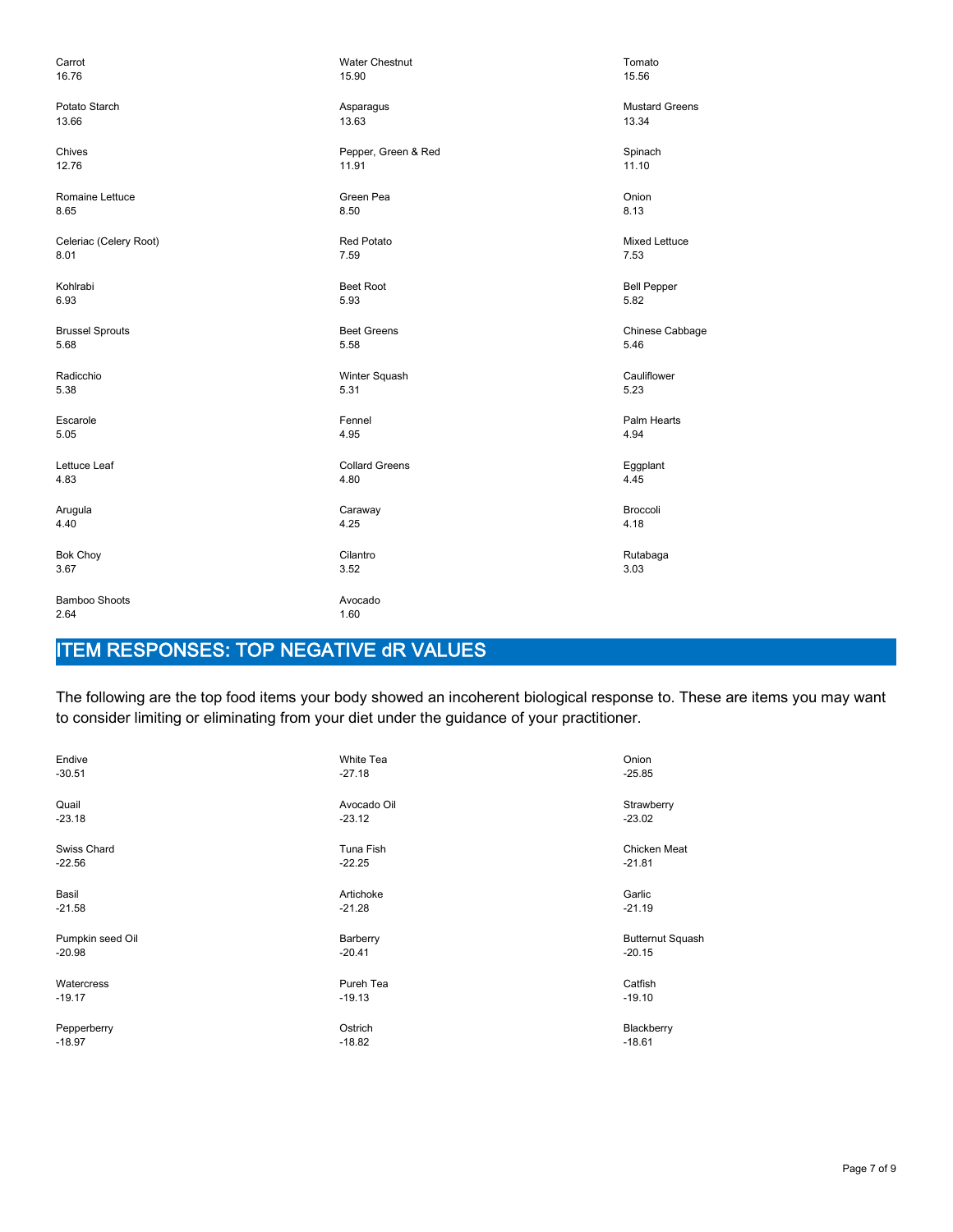Chocolate -18.56

Tarragon  $-17.24$ 

Horseradish -16.81

Hoja Santa -18.53

Coconut Oil -17.08

Scented Geranium  $-16.72$ 

St. John's Wort Tea -17.38

Herring  $-17.00$ 

**Grapefruit** -16.57